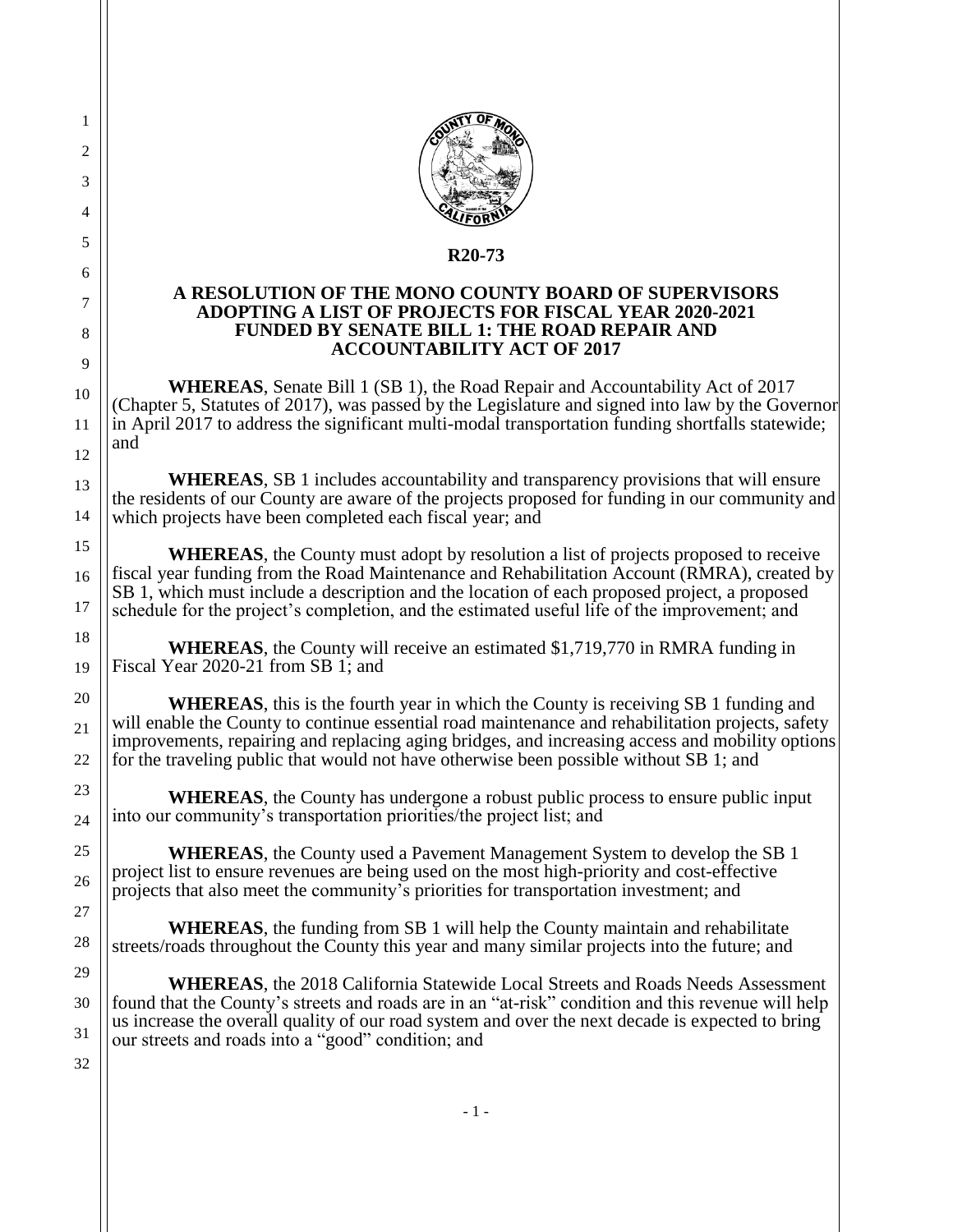**WHEREAS**, the SB 1 project list and overall investment in our local streets and roads infrastructure with a focus on basic maintenance and safety, investing in complete streets infrastructure, and using cutting-edge technology, materials and practices, will have significant positive co-benefits statewide.

**NOW, THEREFORE, THE BOARD OF SUPERVISORS OF THE COUNTY OF MONO FINDS, RESOLVES** and **ATTESTS** that:

1. The foregoing recitals are true and correct.

2. The following list of proposed projects will be funded in-part or solely with fiscal year 2020-21 Road Maintenance and Rehabilitation Account revenues:

|                                    |                                      | <b>Estimated</b><br><b>Useful</b> | Anticipated<br>Year of |
|------------------------------------|--------------------------------------|-----------------------------------|------------------------|
| <b>Description</b>                 | Location                             | <b>Life</b>                       | Construction           |
| Airport Road Rehabilitation        | Airport Road and Hot Creek Hatchery  |                                   |                        |
| <b>Construction Contingencies</b>  | Road                                 | 25 years                          | 2021                   |
| Rock Creek Road Drainage           |                                      |                                   |                        |
| Repairs                            | Near the Inyo County Line            | 25 years                          | 2020                   |
| <b>Road Division Crack Sealing</b> | County-wide                          | 5 years                           | 2020                   |
| Virginia Lakes Road                |                                      |                                   |                        |
| Maintenance                        | Virginia Lakes                       | 5 years                           | 2021                   |
|                                    | Rock Creek Rd, Mt Morrison Rd,       |                                   |                        |
|                                    | Convict Lake Rd, Aspen Springs Ranch |                                   |                        |
|                                    | Rd, Gregory Lane, Larkspur Ln,       |                                   |                        |
| 2021 Pavement                      | Shanna Cr, Camp Antelope Rd,         |                                   |                        |
| Preservation                       | Patricia Ln, and others)             | 5 years                           | 2021                   |

3. The following previously proposed and adopted projects may utilize fiscal year 2020-21 Road Maintenance and Rehabilitation Account revenues in their delivery. With the relisting of these projects in the adopted fiscal year resolution, the County is reaffirming to the public and the State our intent to fund these projects with Road Maintenance and Rehabilitation Account revenues:

| <b>Description</b>            | Location                          | <b>Estimated</b><br><b>Useful</b><br>Life | Anticipated<br>Year of<br>Construction |
|-------------------------------|-----------------------------------|-------------------------------------------|----------------------------------------|
| Long Valley Streets           | Crowley Lake, Sunny Slopes, Swall |                                           |                                        |
| Rehabilitation (Env and PS&E) | <b>Meadows</b>                    | 25 years                                  | 2021                                   |
| Twin Lakes Road Maintenance   | <b>Bridgeport Valley</b>          | 5 years                                   | 2020                                   |
| Bridge Maintenance Program    | County-wide                       | 10 years                                  | 2020                                   |

## [CONTINUED ON NEXT PAGE]

- 2 -

6 7 8

32